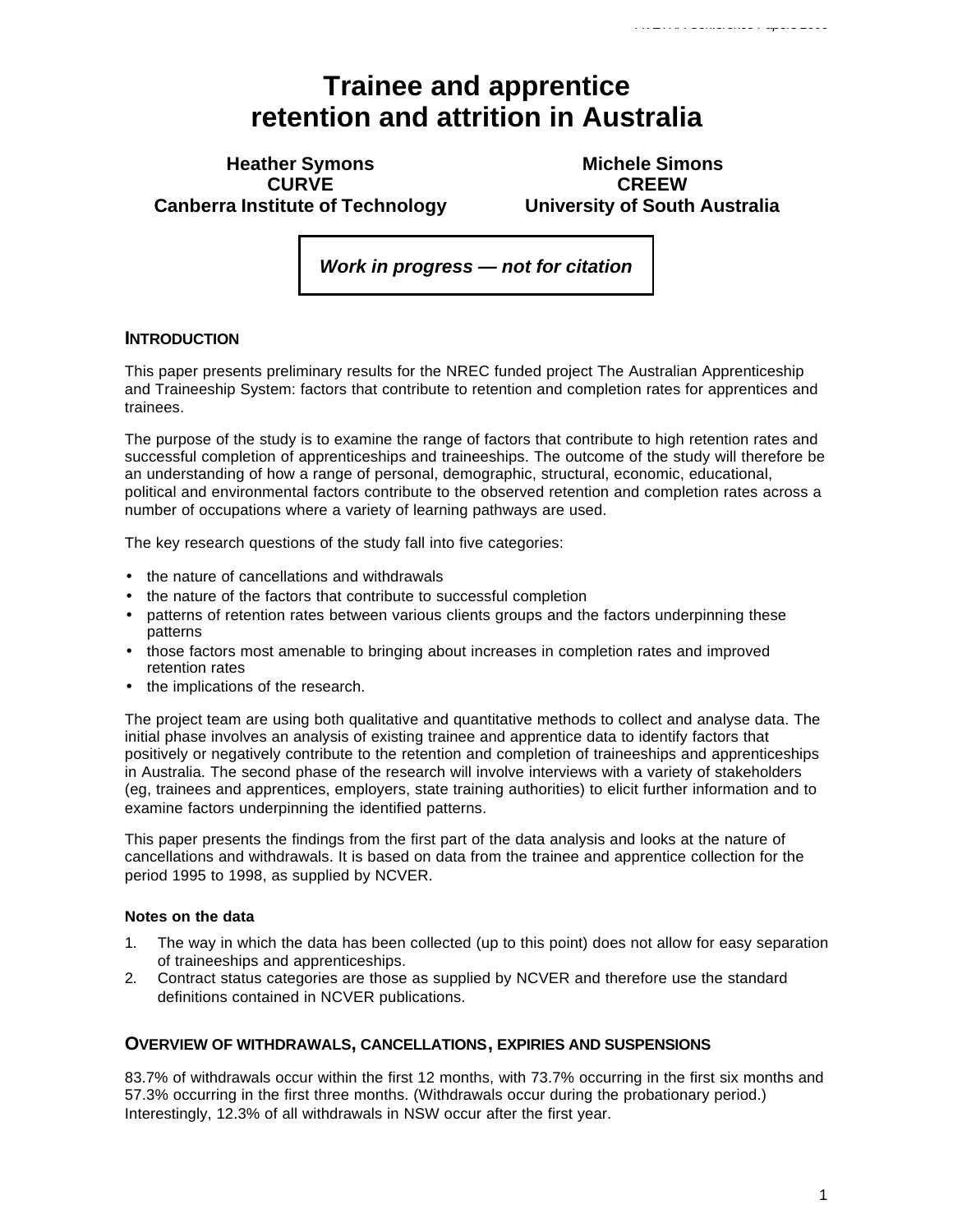65.5% of cancellations occur within the first 12 months, with 36.0% occurring in the first six months. (Cancellations occur after the probationary period).

52.9% of expiries occur within the first 12 months (mainly at the end of the first year).

46.1% of suspensions occur during the first 12 months, with 28.7% in the second year and 17.4% in the third year. This classification is predominantly used in WA and SA.

# **THE NON-COMPLETION FACTOR (NCF)**

One issue with the trainee and apprentice data collection is the difficulty of linking one year to the next. Consequently, a "slice in time" approach can be a useful way of determining the relative tendencies between groups. The problem with this approach is that it does not really take into account the number of trainees and apprentices "in training" at the commencement or at the end of the period, nor does it take into account changing numbers of trainees and apprentices. It also does not take into account trainees and apprentices who may have suspended and recommenced during the period.

Assuming a given period of time, however, the number of "starts", "terminations" and "non-completing terminations" can be determined. Their definitions are as follows:

| <b>Starts</b>                                              | $=$ commencements $+$ recommencements                                  |
|------------------------------------------------------------|------------------------------------------------------------------------|
| <b>Terminations</b>                                        | $=$ withdrawals + completions + expiries + cancellations + suspensions |
| Non-completing terminations $=$ terminations - completions |                                                                        |

Because of the different proportion of trainees and apprentices which may be "in training" in different groups, it is useful to take the ratio of non-completing terminations to completions as a measure of the likelihood of a member of a particular group completing or not completing their contract of training.

We therefore have the non-completion factor (NCF), which is defined as:

 $NCF = non-completing terminations \div complations.$ 

An NCF of 1 would therefore indicate that members of the group in question would be as likely to withdraw / expire / cancel / suspend as they would be to successfully complete their contract of training. An NCF of more than 1 would indicate that members of the group are more likely to withdraw / expire / cancel / suspend than they are to successfully complete their contract of training.

## **FACTORS AFFECTING COMPLETION OF CONTRACTS OF TRAINING**

#### **Location**

Table 1 shows the variations in contract status according to the state in which apprentices and trainees are contracted.

The results indicate that apprentices and trainees in the Northern Territory have the highest noncompletion factor, which means that they are more likely to terminate their contract of training by withdrawal / expiry / cancellation / suspension.

NSW and the NT have higher than average proportions of withdrawals and the ACT has no withdrawals at all during the period 1995-1998.

The ACT, NT, Victoria, Queensland and South Australia all have higher than average proportions of cancellations.

South Australia and Victoria have higher than average proportions of expiries.

South Australia and Western Australia have higher than average proportions of suspensions.

The above results could indicate some differences in administrative procedures between the states / territories.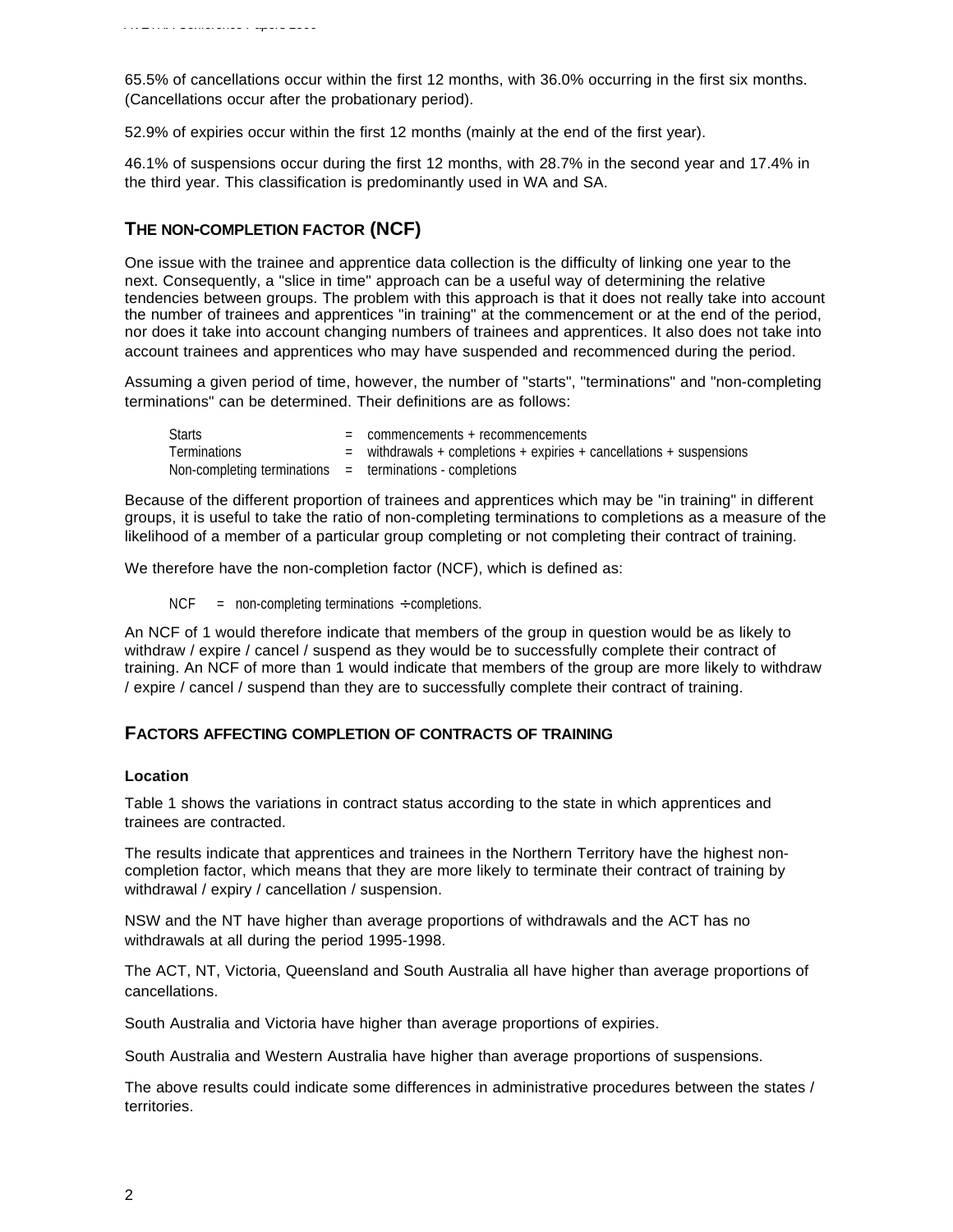The above results show that, clearly, there are variations in the way different states / territories use the contract status categories.

| <b>Contract Status</b>                   | <b>NSW</b> | <b>VIC</b> | QLD    | <b>WA</b> | <b>SA</b> | <b>TAS</b> | <b>ACT</b> | ΝT     | Australia |
|------------------------------------------|------------|------------|--------|-----------|-----------|------------|------------|--------|-----------|
| Commenced                                | 105055     | 104436     | 111278 | 37222     | 35602     | 14678      | 7568       | 5814   | 421653    |
| Recommenced                              | 14710      | 11819      | 7699   | 2286      | 1307      | 378        | 563        | 304    | 39066     |
| <b>Total Started</b>                     | 119765     | 116255     | 118977 | 39508     | 36909     | 15056      | 8131       | 6118   | 460719    |
| Terminations as a percentage of "starts" |            |            |        |           |           |            |            |        |           |
| Withdrawn                                | 21.26%     | 3.63%      | 7.06%  | 3.16%     | 6.33%     | 3.92%      | 0.00%      | 14.43% | 9.36%     |
| Completed                                | 42.14%     | 33.29%     | 33.86% | 30.88%    | 45.40%    | 47.06%     | 44.41%     | 34.59% | 37.16%    |
| Expired                                  | 2.66%      | 7.48%      | 4.10%  | 2.09%     | 7.91%     | 1.90%      | 4.39%      | 0.15%  | 4.59%     |
| Cancelled                                | 19.09%     | 31.05%     | 27.02% | 18.63%    | 25.29%    | 15.85%     | 33.97%     | 31.64% | 24.94%    |
| Suspended                                | 0.02%      | 0.05%      | 0.00%  | 3.78%     | 7.38%     | 0.00%      | 0.09%      | 0.65%  | 0.94%     |
| <b>Total terminated</b>                  | 85.17%     | 75.50%     | 72.05% | 58.54%    | 92.30%    | 68.74%     | 82.86%     | 81.46% | 77.00%    |
| <b>Total not</b>                         | 43.03%     | 42.21%     | 38.19% | 27.65%    | 46.90%    | 21.67%     | 38.45%     | 46.88% | 39.84%    |
| completed                                |            |            |        |           |           |            |            |        |           |
| Non-completion                           | 1.02       | 1.27       | 1.13   | 0.90      | 1.03      | 0.46       | 0.87       | 1.36   | 1.07      |
| factor                                   |            |            |        |           |           |            |            |        |           |

| Table 1: Variations in contract status by location |  |  |  |
|----------------------------------------------------|--|--|--|
|                                                    |  |  |  |

#### **Gender**

Table 2 shows the variations in contract status according to gender. The results indicate that females are slightly more likely to terminate their contract of training without completing.

| <b>Contract Status</b>                   | <b>Males</b> | <b>Females</b> | Total  |
|------------------------------------------|--------------|----------------|--------|
| Commenced                                | 269231       | 152422         | 421653 |
| Recommenced                              | 28353        | 10713          | 39066  |
| <b>Total Started</b>                     | 297584       | 163135         | 460719 |
| Terminations as a percentage of "starts" |              |                |        |
| Withdrawn                                | 9.1%         | 9.8%           | 9.4%   |
| Completed                                | 39.4%        | 33.0%          | 37.2%  |
| Expired                                  | 4.7%         | 4.5%           | 4.6%   |
| Cancelled                                | 26.1%        | 22.9%          | 24.9%  |
| Suspended                                | 1.1%         | 0.7%           | 0.9%   |
| <b>Total terminated</b>                  | 80.37%       | 70.86%         | 77.00% |
| <b>Total not completed</b>               | 40.93%       | 37.84%         | 39.84% |
| Non-completion factor                    | 1.04         | 1.15           | 1.07   |

#### **Table 2: Variations in contract status by gender**

## **Age**

Table 3 shows the variations in contract status according to age. The results contained in the table are difficult to analyse because of the issue of time. For example, the table shows a very high noncompletion factor for 15 year old trainees and apprentices. This is most likely due to the fact that someone commencing at 15 years old will be aged 16 to 19 years when they terminate their contract of training. This fact would (at least partly) account for the trend of a decreasing non-completion factor for trainees and apprentices aged 15 to 19 years and the relatively high completion rate of trainees and apprentices in the 20 to 24 years age group. Consequently, variation in completion rates due to age will require further work based on the duration of the contract of training.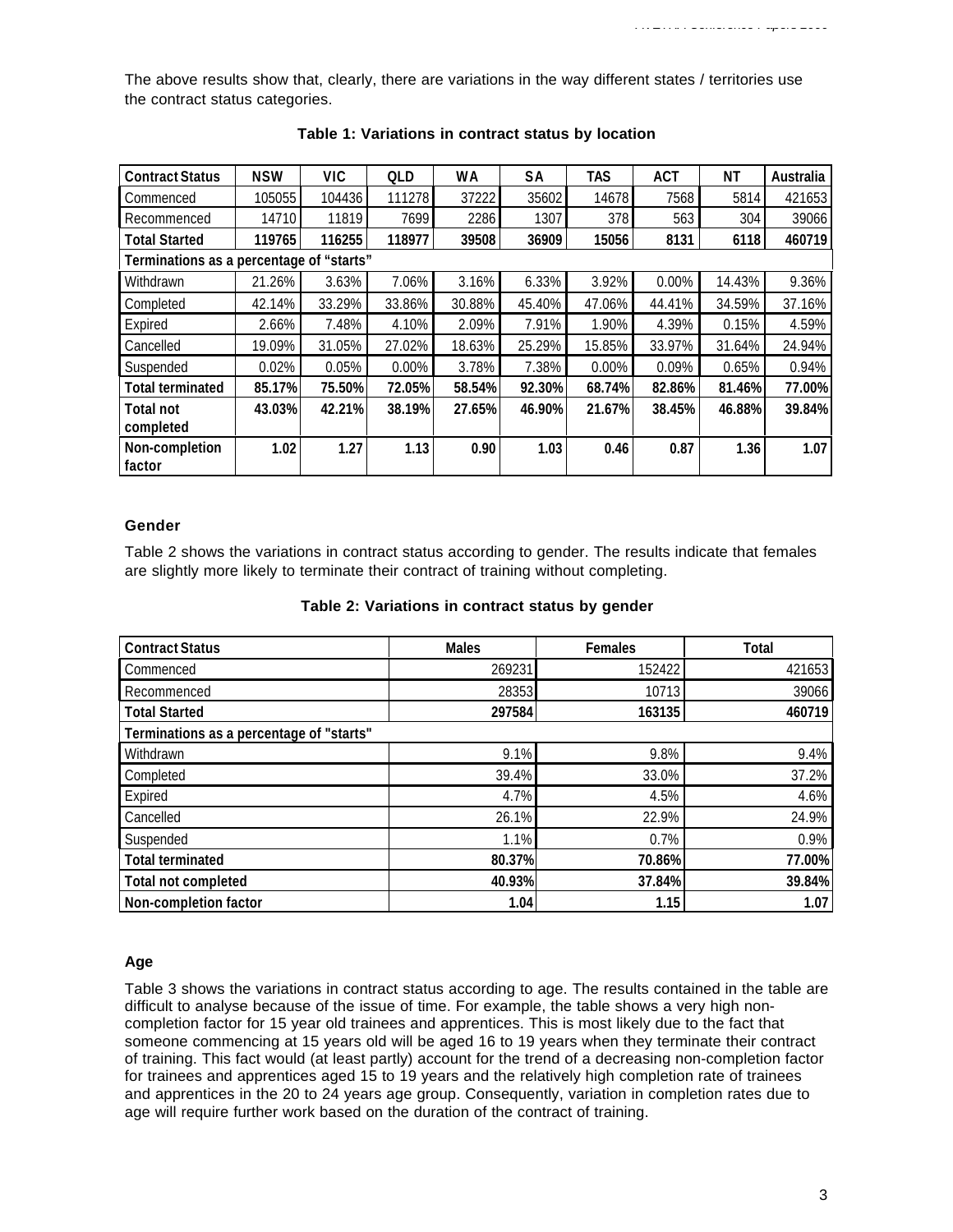| <b>Contract Status</b>                   | 14 or<br><b>less</b> | 15    | 16    | 17    | 18    | 19    | 20 to<br>24 | 25 to<br>29 | 30 to<br>39 | 40 and<br>over | Total  |
|------------------------------------------|----------------------|-------|-------|-------|-------|-------|-------------|-------------|-------------|----------------|--------|
| Commenced                                | 247                  | 5284  | 28511 | 49469 | 70678 | 53404 | 101241      | 37173       | 39206       | 36440          | 421653 |
| Recommenced                              | າ                    | 62    | 585   | 2156  | 4587  | 6802  | 21486       | 2151        | 932         | 303            | 39066  |
| <b>Total Started</b>                     | 249                  | 5346  | 29096 | 51625 | 75265 | 60206 | 122727      | 39324       | 40138       | 36743          | 460719 |
| Terminations as a percentage of "starts" |                      |       |       |       |       |       |             |             |             |                |        |
| Withdrawn                                | 3.6%                 | 5.9%  | 6.7%  | 8.7%  | 8.8%  | 10.8% | 11.5%       | 8.8%        | 7.8%        | 6.9%           | 9.4%   |
| Completed                                | 0.0%                 | 0.2%  | 1.6%  | 6.1%  | 9.2%  | 27.6% | 88.4%       | 39.9%       | 27.3%       | 24.1%          | 37.2%  |
| Expired                                  | 0.0%                 | 0.1%  | 0.4%  | 0.8%  | 1.5%  | 3.2%  | 8.6%        | 8.1%        | 5.7%        | 4.2%           | 4.6%   |
| Cancelled                                | 4.8%                 | 5.8%  | 7.5%  | 13.8% | 18.9% | 32.2% | 40.4%       | 25.1%       | 18.6%       | 12.8%          | 24.9%  |
| Suspended                                | 0.0%                 | 0.2%  | 0.3%  | 0.7%  | 0.9%  | 1.4%  | 1.5%        | 0.6%        | 0.5%        | 0.4%           | 0.9%   |
| <b>Total terminated</b>                  | 8.4%                 | 12.2% | 16.4% | 30.2% | 39.4% | 75.2% | 150.4%      | 82.5%       | 59.9%       | 48.5%          | 77.0%  |
| <b>Total not completed</b>               | 8.4%                 | 12.0% | 14.8% | 24.1% | 30.2% | 47.6% | 61.9%       | 42.6%       | 32.6%       | 24.3%          | 39.8%  |
| Non-completion factor                    | N/A                  | 58.09 | 9.57  | 3.94  | 3.26  | 1.72  | 0.70        | 1.07        | 1.19        | 1.01           | 1.07   |

#### **Table 3: Variations in contract status by age**

## **Ethnicity**

There are three fields containing information about a person's ethnicity. These fields relate to a person's country of origin, language spoken at home and ATSI status. Tables 4 to 6 show the variations in contract status due to these factors.

Table 4 shows that trainees and apprentices from North Africa and the Middle East are about 1.6 times more likely to terminate their contract of training through withdrawal / expiry / cancellation / suspension than they are to successfully complete it.

Table 5 shows that the highest non-completion factors are for students speaking other languages (American, African (excluding North African), Oceanic Austronesian, Pidgins and Creoles, Papuan, invented and sign) and for students speaking Australian indigenous languages, south-west Asian and North African languages.

Table 6 shows that ATSI trainees and apprentices are 2.4 times as likely to terminate their contract of training without completing than they are to complete their contract of training. Further, a comparison between the Tables 4, 5 and 6 shows that ATSI students are the most likely ethnic group to experience difficulties in completing their contracts of training.

| <b>Status</b>                            | Oceania<br>and<br><b>Antarctic</b><br>a | North-<br>West<br>Europe | South<br>+ East<br>Europe | N Africa<br>+ Mid-<br>East | South-<br>East<br>Asia | North-<br>East<br>Asia | South $+$<br>Central<br>Asia | Americ<br>as | Sub-<br>Saharan<br>Africa | Other  | Total  |
|------------------------------------------|-----------------------------------------|--------------------------|---------------------------|----------------------------|------------------------|------------------------|------------------------------|--------------|---------------------------|--------|--------|
| Commenced                                | 338016                                  | 11134                    | 3231                      | 1194                       | 4569                   | 842                    | 1179                         | 1794         | 1643                      | 58051  | 421653 |
| Recommenced                              | 35765                                   | 634                      | 272                       | 173                        | 300                    | 57                     | 36                           | 156          | 124                       | 1549   | 39066  |
| <b>Total Started</b>                     | 373781                                  | 11768                    | 3503                      | 1367                       | 4869                   | 899                    | 1215                         | 1950         | 1767                      | 59600  | 460719 |
| Terminations as a percentage of "starts" |                                         |                          |                           |                            |                        |                        |                              |              |                           |        |        |
| Withdrawn                                | 9.7%                                    | 9.2%                     | 10.6%                     | 17.9%                      | 12.0%                  | 15.2%                  | 10.0%                        | 12.6%        | 10.2%                     | 6.8%   | 9.4%   |
| Completed                                | 31.9%                                   | 25.4%                    | 24.7%                     | 26.8%                      | 26.7%                  | 24.7%                  | 21.8%                        | 25.9%        | 26.4%                     | 75.2%  | 37.2%  |
| Expired                                  | 3.3%                                    | 3.4%                     | 3.1%                      | 4.2%                       | 3.0%                   | 3.4%                   | 2.1%                         | 3.8%         | 3.5%                      | 13.5%  | 4.6%   |
| Cancelled                                | 24.2%                                   | 19.2%                    | 17.8%                     | 20.5%                      | 19.1%                  | 17.6%                  | 16.1%                        | 23.1%        | 23.4%                     | 32.1%  | 24.9%  |
| Suspended                                | 1.0%                                    | 1.7%                     | 1.1%                      | 0.4%                       | 0.5%                   | 0.3%                   | 0.2%                         | 0.3%         | 1.2%                      | 0.4%   | 0.9%   |
| <b>Total terminated</b>                  | 70.1%                                   | 58.8%                    | 57.3%                     | 69.7%                      | 61.3%                  | 61.3%                  | 50.1%                        | 65.7%        | 64.7%                     | 128.2% | 77.0%  |
| Total not completed                      | 38.1%                                   | 33.4%                    | 32.7%                     | 42.9%                      | 34.6%                  | 36.6%                  | 28.3%                        | 39.8%        | 38.3%                     | 53.0%  | 39.8%  |
| Non-completion<br>factor                 | 1.19                                    | 1.32                     | 1.32                      | 1.60                       | 1.29                   | 1.48                   | 1.30                         | 1.53         | 1.45                      | 0.70   | 1.07   |

#### **Table 4: Variations in contract status by country**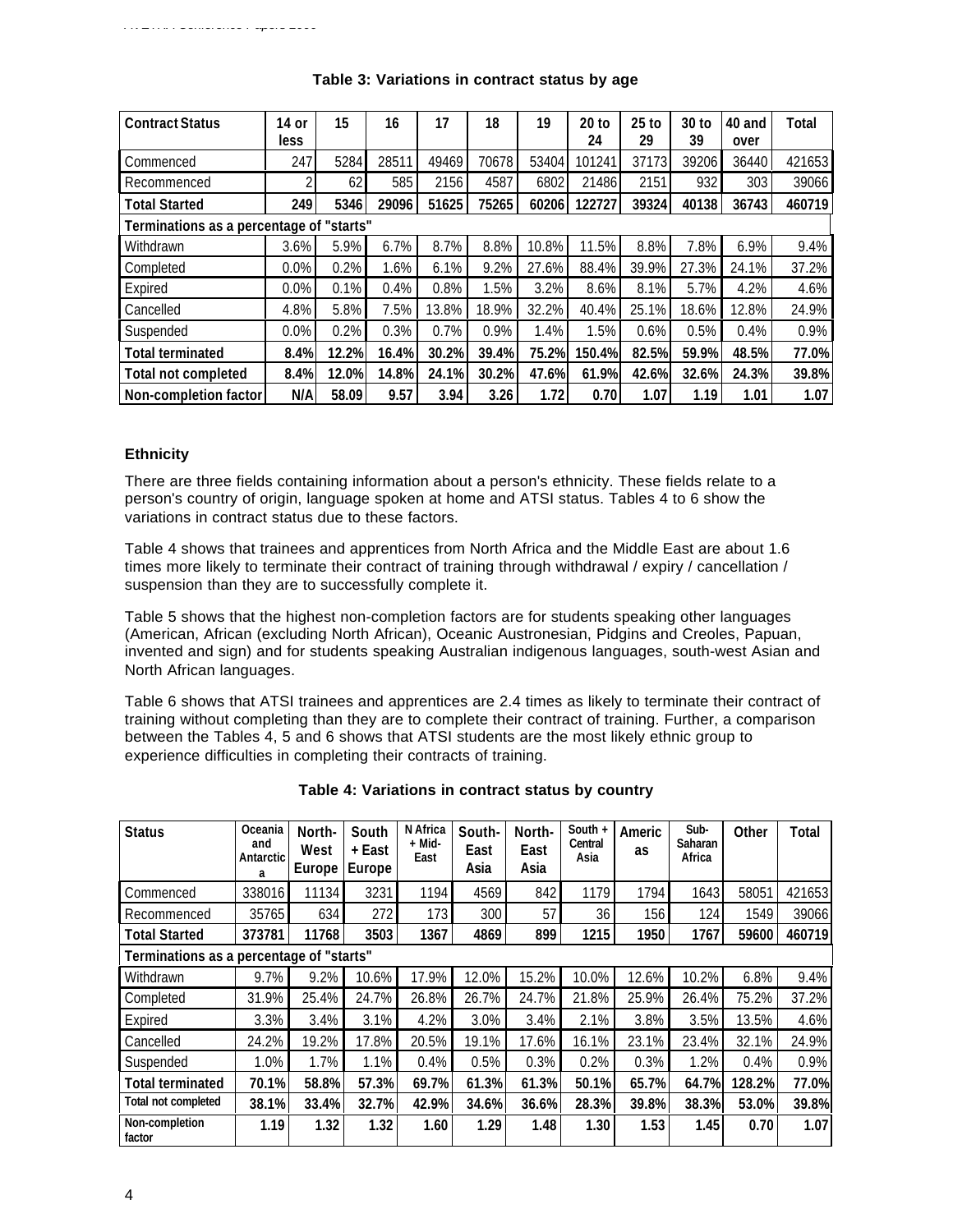| Languages<br><b>Contract Status</b>      | <b>North</b><br>Euro-<br>pean | South<br>Euro-<br>pean | East<br>Euro-<br>pean | South-<br>west<br>Asian<br>$+$ N.<br>Africa<br>n | South<br>Asian | South-<br>east<br>Asian | East<br>Asian | Aust-<br>ralian<br>Indige<br>nous | Other | Not<br>known | Total  |
|------------------------------------------|-------------------------------|------------------------|-----------------------|--------------------------------------------------|----------------|-------------------------|---------------|-----------------------------------|-------|--------------|--------|
| Commenced                                | 296711                        | 7099                   | 3170                  | 2742                                             | 893            | 2458                    | 1174          | 2276                              | 840   | 104290       | 421653 |
| Recommenced                              | 25530                         | 1117                   | 365                   | 556                                              | 26             | 152                     | 84            | 76                                | 38    | 11122        | 39066  |
| Total "Starts"                           | 322241                        | 8216                   | 3535                  | 3298                                             | 919            | 2610                    | 1258          | 2352                              | 878   | 115412       | 460719 |
| Terminations as a percentage of "Starts" |                               |                        |                       |                                                  |                |                         |               |                                   |       |              |        |
| Withdrawn                                | 9.8%                          | 15.1%                  | 14.3%                 | 24.0%                                            | 13.2%          | 13.7%                   | 16.7%         | 14.4%                             | 19.8% | 6.8%         | 9.4%   |
| Completed                                | 27.2%                         | 31.4%                  | 29.3%                 | 24.7%                                            | 22.7%          | 26.5%                   | 25.6%         | 22.4%                             | 18.9% | 66.8%        | 37.2%  |
| Expired                                  | 3.0%                          | 3.0%                   | 3.0%                  | 3.0%                                             | 1.8%           | 2.3%                    | 2.9%          | 4.2%                              | 2.2%  | 9.4%         | 4.6%   |
| Cancelled                                | 22.4%                         | 20.3%                  | 19.0%                 | 18.6%                                            | 14.6%          | 16.3%                   | 16.7%         | 28.0%                             | 19.7% | 33.1%        | 24.9%  |
| Suspended                                | 1.1%                          | 1.0%                   | 1.4%                  | 0.2%                                             | 0.1%           | 0.7%                    | 0.2%          | 0.3%                              | 0.2%  | 0.4%         | 0.9%   |
| <b>Total terminated</b>                  | 63.5%                         | 70.8%                  | 66.8%                 | 70.6%                                            | 52.4%          | 59.5%                   | 62.2%         | 69.2%                             | 60.8% | 116.5%       | 77.0%  |
| <b>Total not completed</b>               | 36.3%                         | 39.4%                  | 37.6%                 | 45.9%                                            | 29.7%          | 33.0%                   | 36.6%         | 46.8%                             | 41.9% | 49.8%        | 39.8%  |
| Non-completion factor                    | 1.33                          | 1.26                   | 1.28                  | 1.86                                             | 1.31           | 1.25                    | 1.43          | 2.09                              | 2.22  | 0.74         | 1.07   |

## **Table 5: Variations in contract status by language**

#### **Table 6: Variations in contract status by ATSI status**

| <b>Contract Status</b>                   | <b>ATSI</b> | <b>Not ATSI</b> | <b>Unknown</b> | Total  |
|------------------------------------------|-------------|-----------------|----------------|--------|
| Commenced                                | 14499       | 304602          | 102552         | 421653 |
| Recommenced                              | 579         | 24336           | 14151          | 39066  |
| <b>Total Started</b>                     | 15078       | 328938          | 116703         | 460719 |
| Terminations as a percentage of "starts" |             |                 |                |        |
| Withdrawn                                | 11.1%       | 10.5%           | 6.0%           | 9.4%   |
| Completed                                | 21.8%       | 23.8%           | 76.9%          | 37.2%  |
| Expired                                  | 7.9%        | 2.2%            | 10.9%          | 4.6%   |
| Cancelled                                | 32.2%       | 20.5%           | 36.6%          | 24.9%  |
| Suspended                                | 1.1%        | 0.9%            | 1.1%           | 0.9%   |
| <b>Total terminated</b>                  | 74.1%       | 57.8%           | 131.6%         | 77.0%  |
| <b>Total not completed</b>               | 52.3%       | 34.0%           | 54.7%          | 39.8%  |
| Non-completion factor                    | 2.40        | 1.43            | 0.71           | 1.07   |

## **Disability**

Table 7 shows the variation in contract status due to disabilities. The results indicate that although trainees and apprentices with disabilities have similar withdrawal, expiry, cancellation and suspension rates to those without a disability, their completion rate is lower. This effectively gives them a higher non-completion factor.

#### **Table 7: Variations in contract status by disability status**

*[Please see overleaf.]*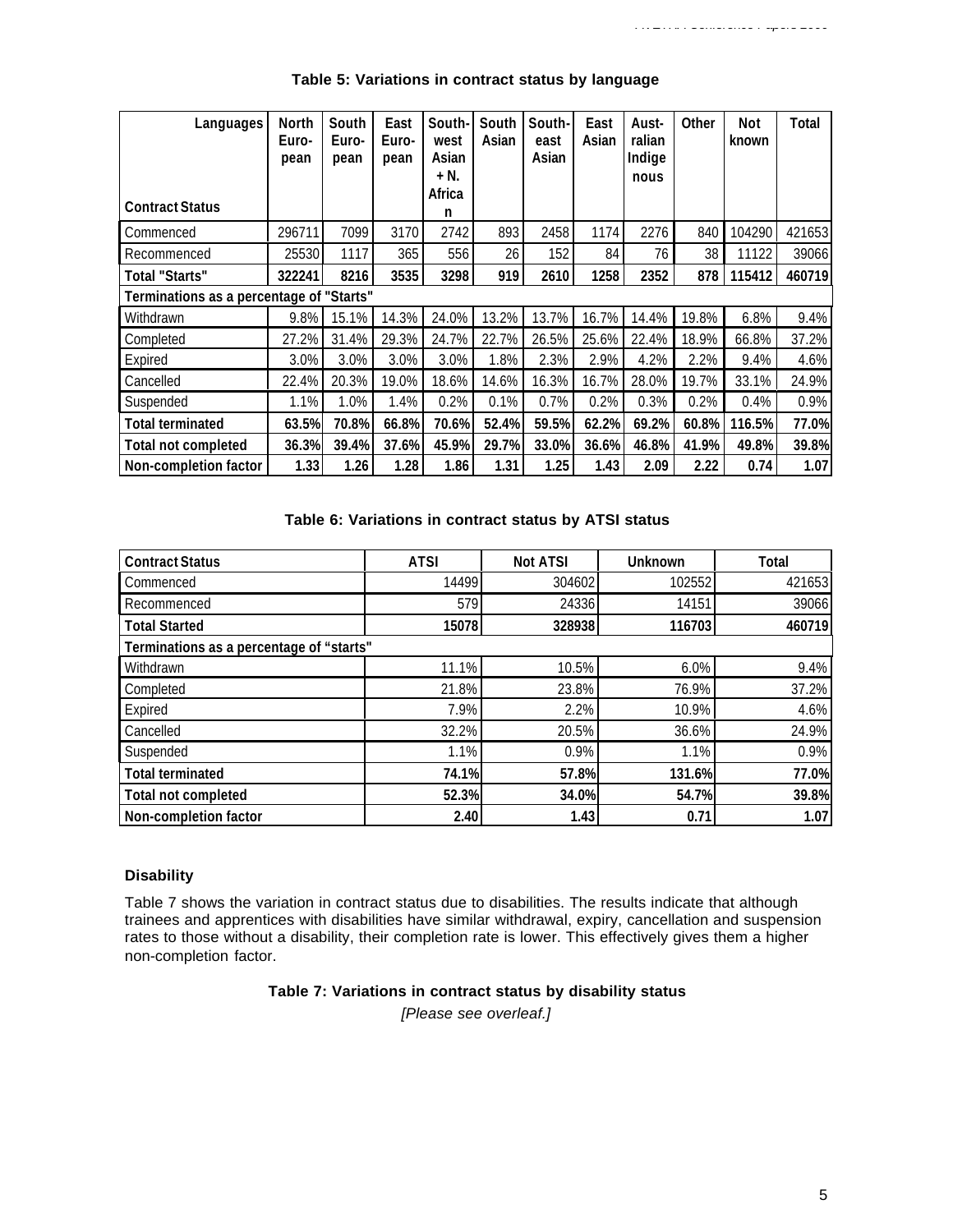| <b>Contract Status</b>                   | <b>Disability</b> | <b>No Disability</b> | <b>Total</b> |
|------------------------------------------|-------------------|----------------------|--------------|
| Commenced                                | 8699              | 412954               | 421653       |
| Recommenced                              | 487               | 38579                | 39066        |
| <b>Total Started</b>                     | 9186              | 451533               | 460719       |
| Terminations as a percentage of "starts" |                   |                      |              |
| Withdrawn                                | 9.33%             | 9.36%                | 9.36%        |
| Completed                                | 19.48%            | 37.52%               | 37.16%       |
| Expired                                  | 4.21%             | 4.60%                | 4.59%        |
| Cancelled                                | 25.59%            | 24.93%               | 24.94%       |
| Suspended                                | 0.63%             | 0.95%                | 0.94%        |
| <b>Total terminated</b>                  | 59.24%            | 77.36%               | 77.00%       |
| <b>Total not completed</b>               | 39.77%            | 39.84%               | 39.84%       |
| Non-completion factor                    | 2.04              | 1.06                 | 1.07         |

#### **Table 7: Variations in contract status by disability status**

#### **Highest level of schooling**

Table 8 shows the variation in contract status by highest level of schooling. The results indicate that trainees and apprentices with year 9 or lower are at a significantly higher risk of not completing their contract of training. It also shows that the likelihood of non-completion decreases as the highest level of schooling increases.

| <b>Contract Status</b>                   | Year 9 or<br>lower | Year 10 | Year 11 | Year 12 | <b>Not Stated</b> | <b>Total</b> |
|------------------------------------------|--------------------|---------|---------|---------|-------------------|--------------|
| Commenced                                | 29164              | 129068  | 70199   | 172488  | 20734             | 421653       |
| Recommenced                              | 1671               | 13148   | 7516    | 15628   | 1103              | 39066        |
| <b>Total Started</b>                     | 30835              | 142216  | 77715   | 188116  | 21837             | 460719       |
| Terminations as a percentage of "starts" |                    |         |         |         |                   |              |
| Withdrawn                                | 12.15%             | 11.53%  | 7.96%   | 8.09%   | 7.33%             | 9.36%        |
| Completed                                | 21.26%             | 35.66%  | 34.68%  | 42.32%  | 33.85%            | 37.16%       |
| Expired                                  | 5.75%              | 4.46%   | 4.77%   | 4.07%   | 7.61%             | 4.59%        |
| Cancelled                                | 26.71%             | 25.89%  | 26.98%  | 22.96%  | 26.02%            | 24.94%       |
| Suspended                                | 0.70%              | 0.97%   | 1.57%   | 0.66%   | 1.37%             | 0.94%        |
| <b>Total terminated</b>                  | 66.57%             | 78.51%  | 75.97%  | 78.09%  | 76.18%            | 77.00%       |
| <b>Total not completed</b>               | 45.32%             | 42.85%  | 41.29%  | 35.78%  | 42.33%            | 39.84%       |
| Non-completion factor                    | 2.13               | 1.20    | 1.19    | 0.85    | 1.25              | 1.07         |

#### **Table 8: Variations in contract status by highest level of schooling**

#### **Duration of contract**

Table 9 shows the variation in contract status by duration of contract. The results show that the contract duration is not recorded for withdrawals and cancellations, thus making it impossible to see if contract duration is a factor in these types of terminations. It also means that the calculation for the non-completion factor is invalid in this case. However, the table does show a high percentage of suspensions for contracts of training over 4 years.

#### **Table 9: Variations in contract status by duration of contract**

*[Please see overleaf.]*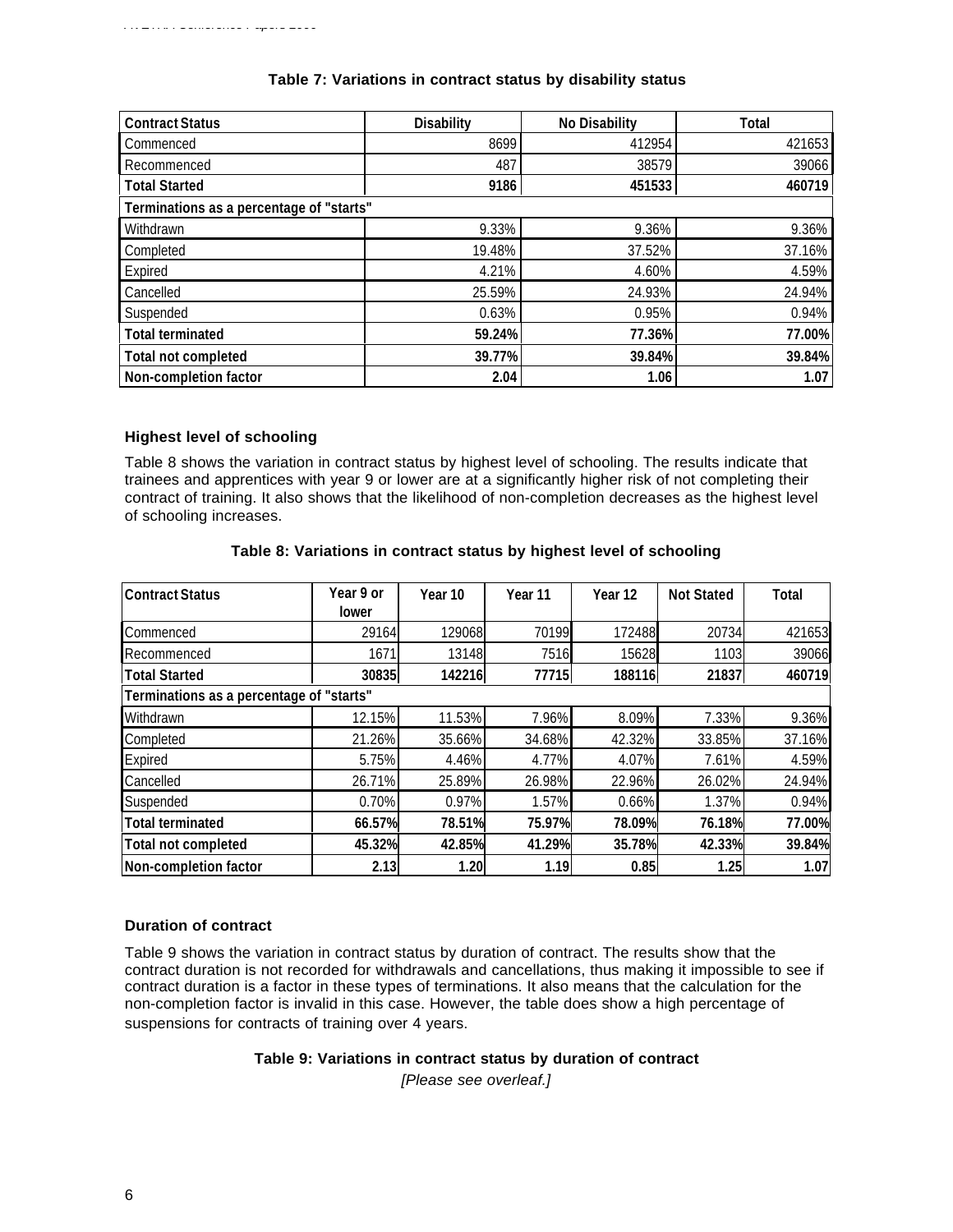| <b>Contract Status</b>                   | Up to 1 year | Over 1 and<br>up to $2$ | Over 2 and<br>up to $3$ | Over 3 and<br>up to $4$ | Over 4<br>years | <b>Unknown</b> | <b>Total</b> |
|------------------------------------------|--------------|-------------------------|-------------------------|-------------------------|-----------------|----------------|--------------|
|                                          |              | years                   | years                   | years                   |                 |                |              |
| Commenced                                | 223750       | 42666                   | 21820                   | 126829                  | 3595            | 2993           | 421653       |
| Recommenced                              | 12217        | 9867                    | 8970                    | 6760                    | 364             | 888            | 39066        |
| <b>Total Started</b>                     | 235967       | 52533                   | 30790                   | 133589                  | 3959            | 3881           | 460719       |
| Terminations as a percentage of "starts" |              |                         |                         |                         |                 |                |              |
| Withdrawn                                | 0.00%        | 0.00%                   | 0.00%                   | $0.00\%$                | 0.00%           | 1111.65%       | 9.36%        |
| Completed                                | 31.68%       | 32.83%                  | 34.20%                  | 47.92%                  | 117.33%         | 0.67%          | 37.16%       |
| Expired                                  | 5.41%        | 5.18%                   | 3.34%                   | 3.24%                   | 7.50%           | 0.08%          | 4.59%        |
| Cancelled                                | $0.00\%$     | 0.00%                   | $0.00\%$                | $0.00\%$                | $0.00\%$        | 2960.53%       | 24.94%       |
| Suspended                                | 0.10%        | 2.05%                   | 2.41%                   | 0.70%                   | 34.63%          | $0.00\%$       | 0.94%        |
| <b>Total terminated</b>                  | 37.19%       | 40.06%                  | 39.94%                  | 51.86%                  | 159.46%         | 4072.92%       | 77.00%       |
| Total not completed                      | 5.51%        | 7.23%                   | 5.75%                   | 3.94%                   | 42.13%          | 4072.25%       | 39.84%       |

## **Table 9: Variations in contract status by duration of contract**

## **Occupation**

Table 10 shows the variation in contract status by occupation. The results show that the occupational groups most at risk of not completing their contracts of training are labourers and related workers and intermediate production and transport workers. The groups least at risk of non-completion are managers and administrators and professionals.

| Contract<br><b>Status</b>                | Manag-<br>ers and<br>admin-<br><b>istrators</b> | Profes-<br>sionals | Assoc-<br>iate<br>professi<br>onals | Trades-<br>persons<br>and<br>related<br>workers | Advan-<br>ced<br>clerical<br>and<br>service<br>workers | Inter-<br>mediate<br>clerical,<br>sales<br>and<br>service<br>workers | Inter-<br>mediate<br>produc-<br>tion and<br>trans-<br>port<br>workers | Elemen-<br>tary<br>clerical,<br>sales<br>and<br>service<br>workers | Labour-<br>ers and<br>related<br>workers | Total  |
|------------------------------------------|-------------------------------------------------|--------------------|-------------------------------------|-------------------------------------------------|--------------------------------------------------------|----------------------------------------------------------------------|-----------------------------------------------------------------------|--------------------------------------------------------------------|------------------------------------------|--------|
| Commenced                                | 6792                                            | 3264               | 18459                               | 170678                                          | 1024                                                   | 119269                                                               | 11142                                                                 | 46203                                                              | 44822                                    | 421653 |
| Recommenced                              | 313                                             | 28                 | 285                                 | 36148                                           | 6                                                      | 1518                                                                 | 58                                                                    | 365                                                                | 345                                      | 39066  |
| <b>Total Started</b>                     | 7105                                            | 3292               | 18744                               | 206826                                          | 1030                                                   | 120787                                                               | 11200                                                                 | 46568                                                              | 45167                                    | 460719 |
| Terminations as a percentage of "starts" |                                                 |                    |                                     |                                                 |                                                        |                                                                      |                                                                       |                                                                    |                                          |        |
| Withdrawn                                | 6.43%                                           | 6.35%              | 7.61%                               | 10.02%                                          | 15.44%                                                 | 10.45%                                                               | 6.54%                                                                 | 7.16%                                                              | 7.71%                                    | 9.36%  |
| Completed                                | 47.42%                                          | 27.46%             | 30.43%                              | 45.63%                                          | 39.81%                                                 | 33.67%                                                               | 24.06%                                                                | 26.35%                                                             | 23.98%                                   | 37.16% |
| Expired                                  | 6.19%                                           | 5.26%              | 4.94%                               | 2.92%                                           | 6.31%                                                  | 5.57%                                                                | 8.01%                                                                 | 5.33%                                                              | 7.55%                                    | 4.59%  |
| Cancelled                                | 23.73%                                          | 14.79%             | 19.23%                              | 31.05%                                          | 29.22%                                                 | 19.52%                                                               | 20.60%                                                                | 18.45%                                                             | 22.39%                                   | 24.94% |
| Suspended                                | 0.13%                                           | 0.06%              | 0.14%                               | 1.67%                                           | 0.19%                                                  | 0.35%                                                                | 0.31%                                                                 | 0.06%                                                              | 0.83%                                    | 0.94%  |
| Total<br>terminated                      | 83.90%                                          | 53.92%             | 62.35%                              | 91.29%                                          | 90.97%                                                 | 69.56%                                                               | 59.52%                                                                | 57.35%                                                             | 62.47%                                   | 77.00% |
| <b>Total not</b><br>completed            | 36.48%                                          | 26.46%             | 31.91%                              | 45.66%                                          | 51.17%                                                 | 35.89%                                                               | 35.46%                                                                | 31.00%                                                             | 38.49%                                   | 39.84% |
| Non-<br>completion<br>factor             | 0.77                                            | 0.96               | 1.05                                | 1.00                                            | 1.29                                                   | 1.07                                                                 | 1.47                                                                  | 1.18                                                               | 1.61                                     | 1.07   |

#### **Table 10: Variations in contract status by occupation**